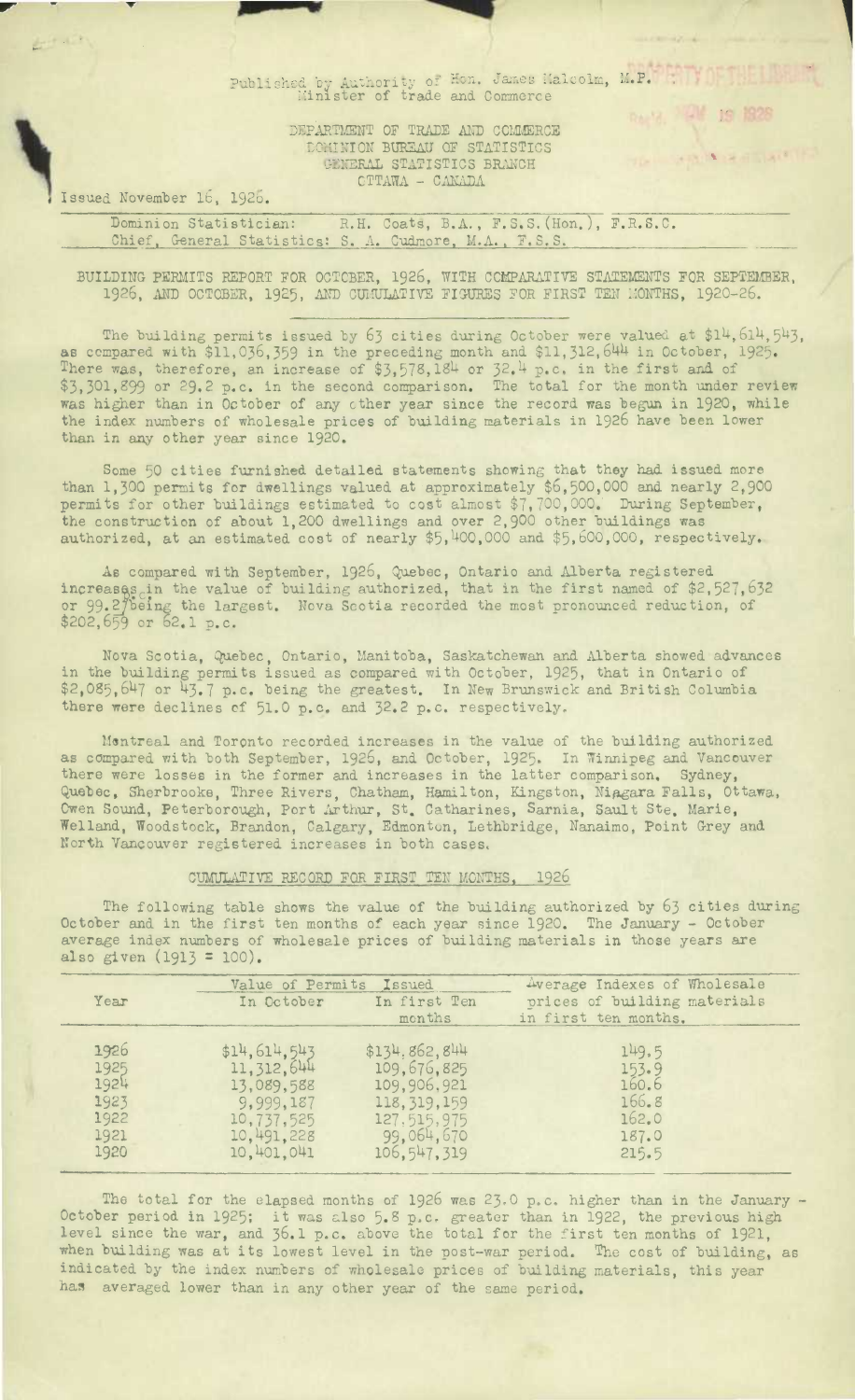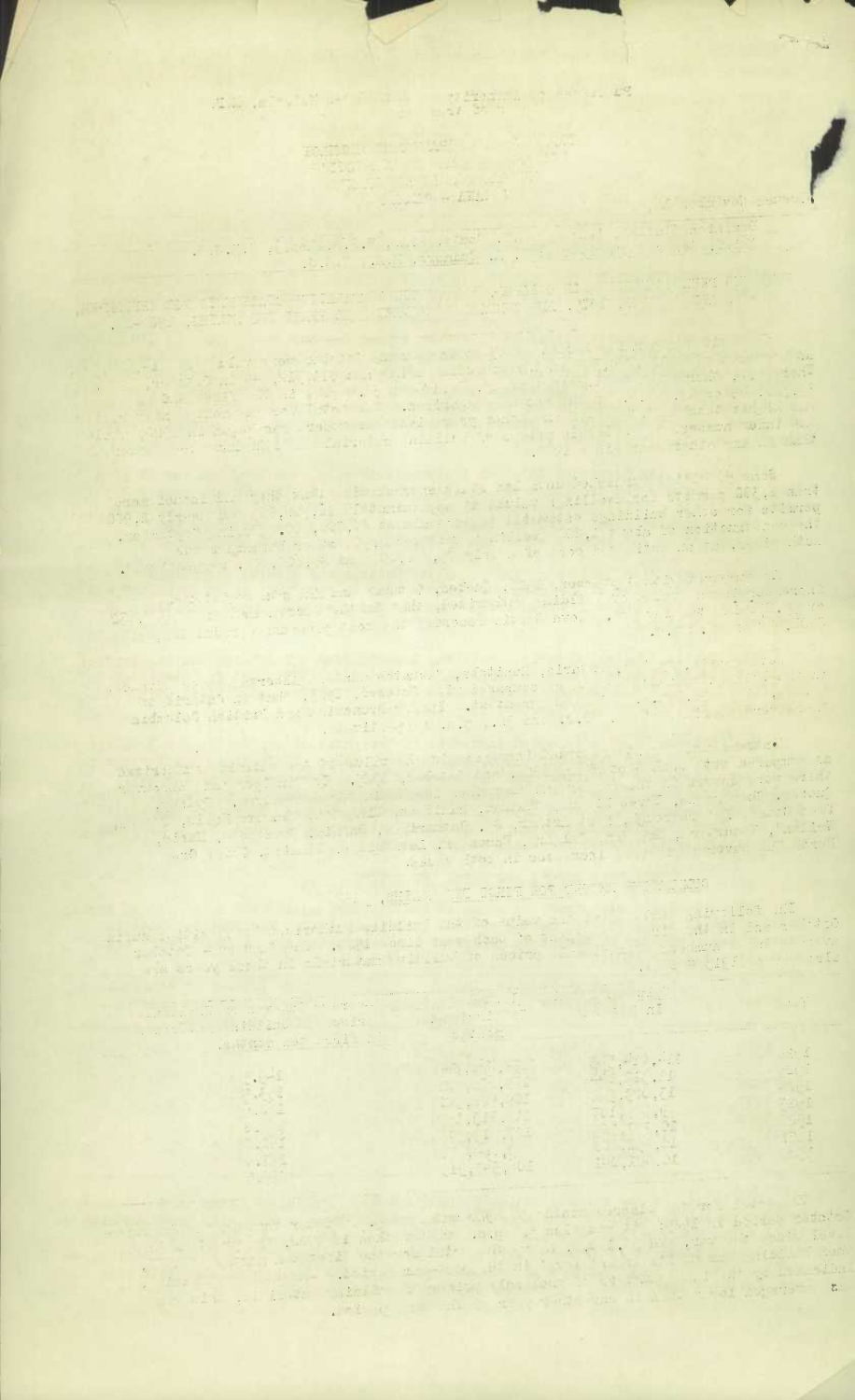| Estimated Cost of Building Work as Indicated by Fuilding Fermits Issued by 63 Cities.<br>Cities | October, 1926 September, 1926 October, 1925 |                    |                   |
|-------------------------------------------------------------------------------------------------|---------------------------------------------|--------------------|-------------------|
|                                                                                                 |                                             | \$                 | \$                |
| Prince Edward Island - Charlottetown                                                            | N11                                         | Nil                | Nil               |
| Nova Scotia                                                                                     | 123,471                                     | 326,130            | 22,185            |
| Halifax<br>$\mathbf{x}$                                                                         | 103,786                                     | 323,955            | 16,945            |
| New Glasgow                                                                                     | 435                                         | 675                | Nil               |
| Sydney<br>X.                                                                                    | 19,250                                      | 1,500              | 5,238             |
| <b>New Brunswick</b>                                                                            | 22,000                                      | 40,405             | 44,905            |
| Fredericton                                                                                     | Nil                                         | 1,200              | 3,600             |
| Moncton<br>$\mathbf{x}$                                                                         | 7,050                                       | 13,205             | 805               |
| x St. John                                                                                      | 14,950                                      | 26,000             | 40,500            |
| yusbec                                                                                          | 5,076,341                                   | 2,548,709          | 3,739,782         |
| Montreal - x Maisonneuve<br>$\mathbf{x}$                                                        | 4,364,120                                   | 2,002,400          | 2,988,941         |
| Quebac<br>$\mathbf{x}$                                                                          | 317,071                                     | 236,614            | 176,741           |
| Shawinigan Falls                                                                                | 33,600                                      | 66,705             | 148,100           |
| Sherbrooke<br>$\mathbf{x}$                                                                      | 82,700                                      | 34,500             | 57,700            |
| Three Rivers<br>$\mathbf{x}$                                                                    | 137,550                                     | 58,015             | 51,150            |
| Westmount<br>丈                                                                                  | 141,300                                     | 150,475            | 317,150           |
| Intario                                                                                         | 6,862,734                                   | 5,389,584          | 4,777,087         |
| Belleville                                                                                      | 11,575                                      | 4,700              | 11,925            |
| Brantford<br>$\mathbf{x}$                                                                       | 29,046                                      | 46,005             | 13,615            |
| Cha tham                                                                                        | 9,025                                       | 4,650              | 4,200             |
| Fort William<br>$\mathbf{x}$                                                                    | 31,800                                      | 118,330            | 47,915            |
| Galt                                                                                            | 8,818                                       | 9,660              | 7,281             |
| Guelph<br>$\mathbf x$                                                                           | 16,180                                      | 51,481             | 18,580            |
| Hamilton<br>$\mathbf{x}$                                                                        | 268,500                                     | 196,500            | 183,550           |
| Kingston<br>$\mathbf{x}$                                                                        | 36,251                                      | 23,878             | 19,831            |
| Ki tchener<br>$\mathbf x$                                                                       | 85,248                                      | 100,372            | 123,164           |
| Lo nion<br>$\mathbf x$                                                                          | 128,500                                     | 118,100            | 189,235           |
| Niagara Falls                                                                                   | 108,660                                     | 105,470            | 106,045           |
| Oshawa                                                                                          | 112,300                                     | 160,560            | 22,465            |
| Ot tawa<br>$\mathbf x$                                                                          | 359,305                                     | 305,600            | 305,498           |
| Owen Sound                                                                                      | 13,100                                      | 5,015              | 1,000             |
| Peterbor ough<br>$\mathbf{x}$                                                                   | 74,394                                      | 14,360             | 31,300            |
| Port Arthur<br>$\mathbf{x}$                                                                     | 79,652                                      | 23,308             | 7,365             |
| x Stratford                                                                                     | 6,795                                       | 56,029             | 33,190            |
| St. Catharines<br>$\mathbf x$                                                                   | 95,428                                      | 80,888             | 57,585            |
| x St. Thomas                                                                                    | 3,865                                       | 6,905              | 8,570             |
| Sarnia                                                                                          | 64,680                                      | 52,800             | 62, 345           |
| Sault Ste. Marie                                                                                | 29,333                                      | 20,298             | 14,065            |
| Toronto<br>$\mathbf x$                                                                          | 3,832,558                                   | 2,589,075          | 2,051,735         |
| York and East York Townships                                                                    | 600,790                                     | 414,275            | 690,850           |
| Welland                                                                                         | 29,190                                      | 25,190             | 16,535            |
| Windsor<br>罢.                                                                                   | 439,450                                     | 462,978            | 303,707           |
| Ford                                                                                            | 92,100                                      | 157,850            | 107,065           |
| Riverside                                                                                       | 18,050                                      | 45,630             | 21,500            |
| Sandwich                                                                                        | 119,500                                     | 101,500            | 169,675           |
| Walkerville                                                                                     | 120,000                                     | 78,000             | 136,000           |
| Woodstock                                                                                       | 38,641                                      | 10,177             | 11,196            |
|                                                                                                 | 450,510                                     | 456,060            | 297,391           |
| knitoba                                                                                         | 8,200                                       | 1,960              | 2,521             |
| <b>Brandon</b><br>$\mathbf x$                                                                   | 35,810                                      | 18,700             | 95,070            |
| St. Boniface                                                                                    | 406,500                                     | 435,400            | 199,800           |
| x Winnipeg                                                                                      | 379,468                                     | 574,901            | 224,985           |
| Saskat chowan                                                                                   | 5,886                                       | 75,250             | 6,820             |
| Moose Jaw<br>$\mathbf x$                                                                        | 184,127                                     | 255,590            | 76,445            |
| Regina<br>$\overline{x}$                                                                        | 189,455                                     | 244,061            | 141,720           |
| Saskatoon<br>$\mathbf{x}$                                                                       | 332,620                                     | 191,525            | 188,685           |
| lberta                                                                                          | 174,910                                     | 105,485            | 88,885            |
| Calgary<br>$\mathbf{x}$                                                                         | 130,260                                     | 75,155             | 95,800            |
| Edmonton<br>$\mathbb{X}$                                                                        | 27,450                                      | 10,885             |                   |
| Lothbridge                                                                                      | Nil                                         | Nil                | 335<br>3,665      |
| Medicine Hat                                                                                    | 1,367,399                                   | 1,509,045          | 2,017,626         |
| Fitish Columbia                                                                                 | Nil                                         | 50,860             |                   |
| Kamloops                                                                                        | 4,550                                       | 4,100              | $22,275$<br>2,200 |
| Nanaimo<br>New Westminster                                                                      | 63,790                                      | 97,301             | 47,525            |
| $\mathbf{x}$<br>Prince Rupert                                                                   | 32,800                                      | 11,150             | 875,125           |
| Vancouver<br>$\mathbf{x}$                                                                       |                                             |                    | 605,430           |
| Point Grey                                                                                      | 641,035<br>463,350                          | 746,832<br>411,450 | 339,700           |
| North Vancouver                                                                                 | $36,838$<br>$359$                           | 14,288             | 18,125            |
| South Vancouver                                                                                 | 40,786                                      | 24,600             |                   |
| Victoria<br>$\mathbf{x}$                                                                        |                                             |                    |                   |
| $Total - 63 Citis$                                                                              | 14,614,543                                  | 11,036,359         | 11,312,644        |
| $M = +0.7 - 75$ $C + +100$                                                                      | 12.519.698                                  | 9.102.107          | 8, 355, 927       |